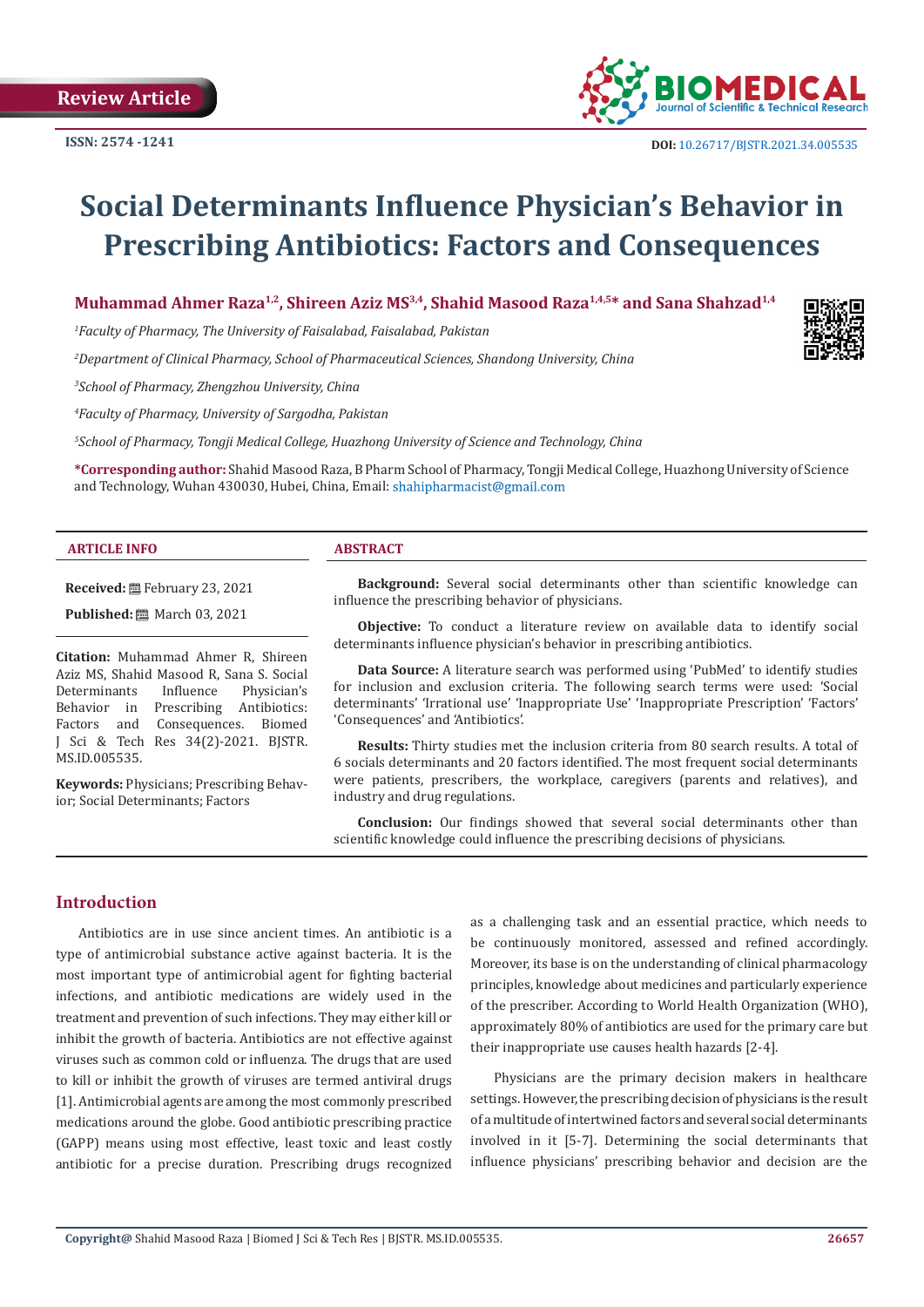most important input to develop practice guidelines and healthcare policy. Thus, the purpose of this article is to determine the social determinants and highlight the factors that influence physicians' behavior in prescribing antibiotics. Therefore, highlighting social determinants and factors that influence physicians' prescribing behavior will help to devise a structured way to rationalize patient care process.

# **Methods**

#### **Search Strategy**

Search strategy and selection criteria data for this review identified by structured review of 'PubMed'. The following search terms were used: 'Social Determinants' 'Irrational use' 'Inappropriate Use' 'Inappropriate Prescription' 'Factors' 'Consequences' and 'Antibiotics'. All papers reviewed were in the English language. All studies screened based on titles and abstracts to exclude irrelevant articles and the remaining full-text reports further examined to determine whether they met the inclusion criteria.

#### **Eligibility and Inclusion Criteria**

Following studies were eligible if reporting: 1) antibiotics use 2) irrational use 3) inappropriate prescription 4) social determinants 5) factors and 6) consequences. The major inclusion criteria were: 1) studies should be original articles 2) the full text providing enough information 3) the studies should be in English, and 4) published from 2000 to 2020.

### **Data Items**

We reviewed the following information in the full-text records: authors and year of publication, country where study conducted, study design, sample size and population, social determinants, factors and consequences.

#### **Validity of Selected Articles**

The full text articles were appraise based on the following criteria:

- 1. Did the study have sound objectives?
- 2. Did the study mention social determinants influencing prescribing decision?

3. Did the study mention factors influencing prescribing decision?

4. Did the study discuss consequences of irrational prescribing?

- 5. Did the study describe data sources clearly?
- 6. Did the study use reliable methods?

#### **Results**

The electronic search based on the screening of title yielded a total of 80 reports from PubMED. The study screening process presented in Figure 1. After assessing the full text articles for eligibility, 17 articles identified eligible for discussion out of 80. In the first screening process, 50 articles excluded because those did not relate to factors, irrational use, irrational prescription, and consequences. Five review articles also excluded including minireviews. In the next process of screening further 13 papers excluded which did not relate to irrational use, irrational prescription social determinants, factors and consequences. The study selection process illustrated in Figure 1. All the included articles had clear aims and objectives, mentioning social determinants and factors that influence physicians' prescribing behavior clearly, and describing data sources. A total of 6 social determinants and 20 factors identified. Table 1 summarizes the social determinants and factors influence physicians' behavior in prescribing antibiotics.

**Table 1:** Social determinants and factors influence physicians' behavior in prescribing antibiotics.

| <b>Social determinants</b>        | <b>Factors</b>                             |
|-----------------------------------|--------------------------------------------|
| Patients -                        | Drug misinformation                        |
|                                   | Patient demands                            |
| Prescribers -                     | Lack of education and training             |
|                                   | Inappropriate role models                  |
|                                   | Lack drug information                      |
|                                   | Generalization of limited<br>experience    |
|                                   | Misleading beliefs about drugs<br>efficacy |
| Workplace -                       | Heavy patient load                         |
|                                   | Pressure to prescribe                      |
|                                   | Lack of adequate lab capacity              |
|                                   | Insufficient staffing                      |
| Caregivers - (parents, relatives) | Severity of illness                        |
|                                   | Duration of infection                      |
|                                   | Afraid of losing patients                  |
| Drug Regulation -                 | Non-essential drugs available              |
|                                   | Non-formal prescribers                     |
|                                   | Lack of regulation enforcement             |
| Industry -                        | Promotional activities                     |
|                                   | Misleading claims                          |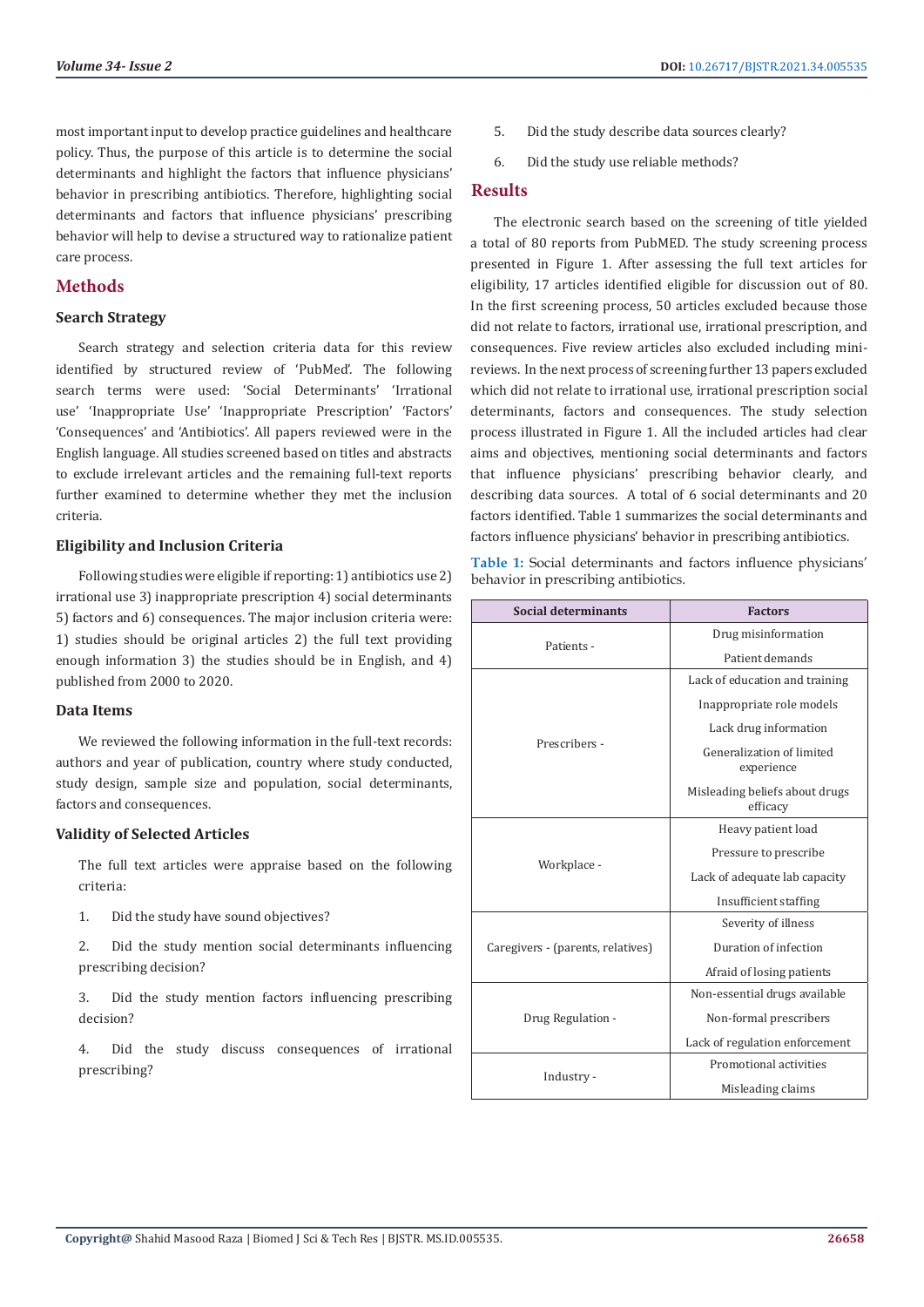

#### **Discussion**

This was a review of the social determinants that influence physicians' behavior in prescribing antibiotics. When patient visit hospitals and clinics, doctors and physicians prescribe the medicine based on the patients' clinical condition. The clinical condition of the patient includes the sign and symptoms, comorbid conditions and uncertain diagnosis [8,9]. Several social determinants attributed towards physicians' prescribing behavior other than scientific knowledge. The most frequent social determinants include patients, prescribers, workplace, caregivers (parents and relatives), drug regulations and industry. Factors that influence physicians' prescribing behavior in response to these social determinants include patients demands and dissatisfaction, patient misinformation, pressure from patients to prescribe antibiotics regardless of the indication coupled, physicians lack of knowledge and training regarding antibiotics, physicians' nonadherence to treatment guidelines, inappropriate role models, the generalization of limited experience, misleading beliefs about drug efficacy, the burden of work, a load of patients in the workplace, lack of diagnostic facilities, and uncertainty over the diagnosis, insufficient staffing, fear of losing patient from caregivers (parents and relatives), lack of drug regulations, non-essential drugs availability, industrial promotional activities, and financial benefits

for physicians [10-21].

Excessive and inappropriate use of antibiotics is a serious threat to the spread of antibiotic resistant (ABR) bacteria [22]. The consequences of antibiotic overprescribing include delays in proper diagnosis and treatment, reduced drug effects, increased side effects, drug resistance, elimination of sources of medicines, increase out-of-pocket payments, dissemination of misconceptions in the common societal culture, reduced patient confidence in the healthcare system, prolonged disease state and even mortality in chronic diseases such as diabetes, hypertension, epilepsy and neurological disorders. To minimize emergence of ABR and reducing consequences of overprescribing, immediate and effective actions needed to improve use of antibiotics. Providing education at community, healthcare, and individual levels is essential to ensure rational use of antibiotics. Special training programs on antibiotic prescribing should be introduced for medical students, junior doctors and GPs. Additionally, pharmaceutical promotion strategies should be monitored by government and stakeholders, including international organizations [23,24].

This review had some limitations worth mentioning. First, the review included only articles published in the English language. Second, the studies included in the review had a different study design, data collection, and analysis technique.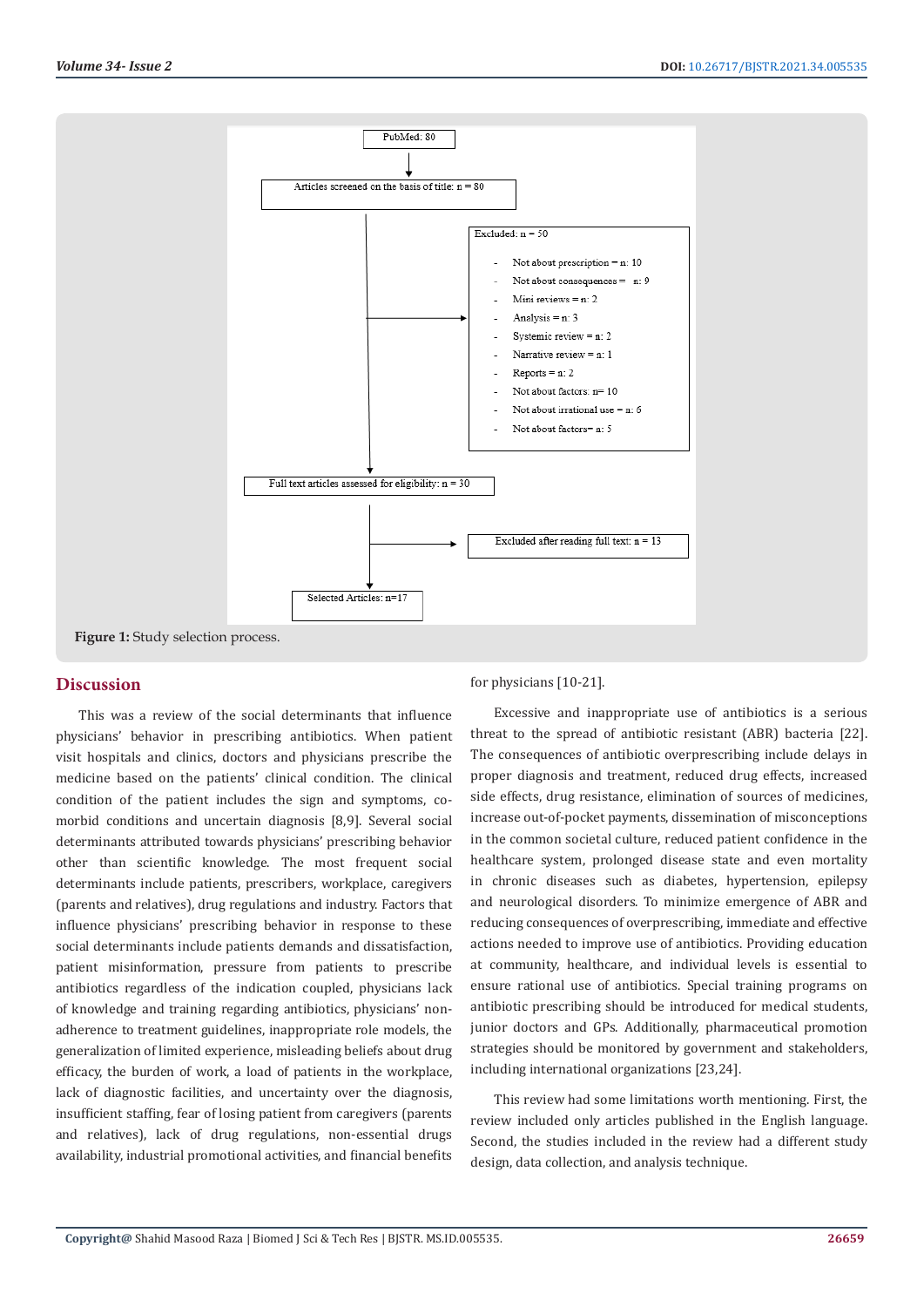# **Conclusion**

It is evident from the various studies that several social determinants influence physicians' behavior in prescribing antibiotics other than scientific knowledge. The most frequent social determinants were patients, prescribers, workplace, caregivers (parents and relatives), and industry and drug regulations. The described social determinants need to be tackled with different angles. These findings can be used in policy development to enhance the prescribing behavior of prescribers.

# **Acknowledgment**

We are thankful to our colleagues to address the attention to this issue.

#### **References**

- 1. [\(2020\) NHS. Antibiotics.](https://www.nhs.uk/conditions/antibiotics/)
- 2. [\(2004\) The world medicines situation. World Health Organization.](https://apps.who.int/iris/bitstream/handle/10665/68735/WHO_EDM_PAR_2004.5.pdf)
- 3. [Holloway K, L Van Dijk \(2011\) The world medicines situation. Rational](http://digicollection.org/hss/documents/s18767en/s18767en.pdf)  [use of medicines. Geneva: WHO.](http://digicollection.org/hss/documents/s18767en/s18767en.pdf)
- 4. [Lu Y, Hernandez P, Abegunde D, Edejer T \(2011\) The world medicines](https://www.who.int/health-accounts/documentation/world_medicine_situation.pdf?ua%2520&hx003D%3B1)  [situation. Geneva: Medicine expenditures World Health Organization p.](https://www.who.int/health-accounts/documentation/world_medicine_situation.pdf?ua%2520&hx003D%3B1)  [35-38.](https://www.who.int/health-accounts/documentation/world_medicine_situation.pdf?ua%2520&hx003D%3B1)
- 5. [Knight A \(2013\) Patient-centred prescribing. Aust Prescrib 36: 199-201.](https://www.nps.org.au/australian-prescriber/articles/patient-centred-prescribing)
- 6. [Mikhael EM, DN Alhilali \(2014\) Gift acceptance and its effect on](https://www.researchgate.net/publication/269692091_Gift_Acceptance_and_Its_Effect_on_Prescribing_Behavior_among_Iraqi_Specialist_Physicians)  [prescribing behavior among Iraqi specialist physicians. Pharmacology](https://www.researchgate.net/publication/269692091_Gift_Acceptance_and_Its_Effect_on_Prescribing_Behavior_among_Iraqi_Specialist_Physicians)  [& Pharmacy 5\(5\).](https://www.researchgate.net/publication/269692091_Gift_Acceptance_and_Its_Effect_on_Prescribing_Behavior_among_Iraqi_Specialist_Physicians)
- 7. [Oshikoya KA, I Oreagba, O Adeyemi \(2011\) Sources of drug information](https://www.ncbi.nlm.nih.gov/pmc/articles/PMC3215535/)  [and their influence on the prescribing behaviour of doctors in a teaching](https://www.ncbi.nlm.nih.gov/pmc/articles/PMC3215535/)  [hospital in Ibadan, Nigeria. Pan African Medical Journal 9\(1\): 13.](https://www.ncbi.nlm.nih.gov/pmc/articles/PMC3215535/)
- 8. [van Buul LW, van der Steen JT, Doncker SM, Achterberg WP, Schellevis](https://pubmed.ncbi.nlm.nih.gov/25514874/)  [FG, et al. \(2014\) Factors influencing antibiotic prescribing in long-term](https://pubmed.ncbi.nlm.nih.gov/25514874/)  [care facilities: a qualitative in-depth study. BMC Geriatr 14: 136.](https://pubmed.ncbi.nlm.nih.gov/25514874/)
- 9. [Ljungberg C, AK Lindblad, MP Tully \(2007\) Hospital doctors' views of](https://pubmed.ncbi.nlm.nih.gov/17824870/)  [factors influencing their prescribing. Journal of evaluation in clinical](https://pubmed.ncbi.nlm.nih.gov/17824870/)  [practice 13\(5\): 765-771.](https://pubmed.ncbi.nlm.nih.gov/17824870/)
- 10. [Cole A \(2014\) GPs feel pressurised to prescribe unnecessary antibiotics,](https://www.bmj.com/content/349/bmj.g5238)  [survey finds. British Medical Journal Publishing Group.](https://www.bmj.com/content/349/bmj.g5238)
- 11. [Gonzalez-Gonzalez C, Vazquez PL, Vazquez J, Pineiro M, Herdeiro MT, et](https://www.researchgate.net/publication/283305555_Effect_of_Physicians)  [al. \(2015\) Effect of Physicians' attitudes and knowledge on the quality](https://www.researchgate.net/publication/283305555_Effect_of_Physicians)  [of antibiotic prescription: a cohort study. PLoS One 10\(10\): e0141820.](https://www.researchgate.net/publication/283305555_Effect_of_Physicians)
- 12. [McCullough A, J Rathbone, S Parekh, T C Hoffmann, C B Del Mar \(2015\)](https://pubmed.ncbi.nlm.nih.gov/26093375/)  [Not in my backyard: a systematic review of clinicians' knowledge](https://pubmed.ncbi.nlm.nih.gov/26093375/)  [and beliefs about antibiotic resistance. Journal of antimicrobial](https://pubmed.ncbi.nlm.nih.gov/26093375/)  [chemotherapy 70\(9\): 2465-2473.](https://pubmed.ncbi.nlm.nih.gov/26093375/)
- 13. [Teixeira Rodrigues A, Ferreira M, Lamas MP, Falcao A, Figueiras A, et al.](https://pubmed.ncbi.nlm.nih.gov/26878083/) [\(2016\) Determinants of physician antibiotic prescribing behavior: a 3](https://pubmed.ncbi.nlm.nih.gov/26878083/) [year cohort study in Portugal. Current medical research and opinion](https://pubmed.ncbi.nlm.nih.gov/26878083/) [32\(5\): 949-957.](https://pubmed.ncbi.nlm.nih.gov/26878083/)
- 14. [Dyar OJ, Nathwani D, Monnet D, Gyssens IC, Lundborg CS, et al. \(2018\)](https://www.researchgate.net/publication/325091780_Do_medical_students_feel_prepared_to_prescribe_antibiotics_responsibly_Results_from_a_cross-sectional_survey_in_29_European_countries) [Do medical students feel prepared to prescribe antibiotics responsibly?](https://www.researchgate.net/publication/325091780_Do_medical_students_feel_prepared_to_prescribe_antibiotics_responsibly_Results_from_a_cross-sectional_survey_in_29_European_countries) [Results from a cross-sectional survey in 29 European countries. Journal](https://www.researchgate.net/publication/325091780_Do_medical_students_feel_prepared_to_prescribe_antibiotics_responsibly_Results_from_a_cross-sectional_survey_in_29_European_countries) [of Antimicrobial Chemotherapy 73\(8\): 2236-2242.](https://www.researchgate.net/publication/325091780_Do_medical_students_feel_prepared_to_prescribe_antibiotics_responsibly_Results_from_a_cross-sectional_survey_in_29_European_countries)
- 15. [Kerremans J, P Verboom, Stijnen T, van Roijen LH, Goessens W, et al.](https://www.researchgate.net/publication/5693506_Rapid_identification_and_antimicrobial_susceptibility_testing_reduce_antibiotic_use_and_accelerate_pathogen-directed_antibiotic_use) [\(2008\) Rapid identification and antimicrobial susceptibility testing](https://www.researchgate.net/publication/5693506_Rapid_identification_and_antimicrobial_susceptibility_testing_reduce_antibiotic_use_and_accelerate_pathogen-directed_antibiotic_use) [reduce antibiotic use and accelerate pathogen-directed antibiotic use.](https://www.researchgate.net/publication/5693506_Rapid_identification_and_antimicrobial_susceptibility_testing_reduce_antibiotic_use_and_accelerate_pathogen-directed_antibiotic_use) [Journal of antimicrobial chemotherapy 61\(2\): 428-435.](https://www.researchgate.net/publication/5693506_Rapid_identification_and_antimicrobial_susceptibility_testing_reduce_antibiotic_use_and_accelerate_pathogen-directed_antibiotic_use)
- 16. [Huang AM, Newton D, Kunapuli A, Gandhi TN, Washer LL, et al. \(2013\)](https://academic.oup.com/cid/article/57/9/1237/488126) [Impact of rapid organism identification via matrix-assisted laser](https://academic.oup.com/cid/article/57/9/1237/488126) [desorption/ionization time-of-flight combined with antimicrobial](https://academic.oup.com/cid/article/57/9/1237/488126) [stewardship team intervention in adult patients with bacteremia and](https://academic.oup.com/cid/article/57/9/1237/488126) [candidemia. Clinical infectious diseases 57\(9\): 1237-1245.](https://academic.oup.com/cid/article/57/9/1237/488126)
- 17.[\(2009\) Health Action International. Understanding and responding to](https://haiweb.org/what-we-do/pharmaceutical-marketing/guides/) [pharmaceutical promotion. A practical guide, World Health Organization.](https://haiweb.org/what-we-do/pharmaceutical-marketing/guides/)
- 18. [Spurling GK, Mansfield PR, Montgomery BD, Lexchin J, Doust J, et al.](https://pubmed.ncbi.nlm.nih.gov/20976098/) [\(2010\) Information from pharmaceutical companies and the quality,](https://pubmed.ncbi.nlm.nih.gov/20976098/) [quantity, and cost of physicians' prescribing: a systematic review. PLoS](https://pubmed.ncbi.nlm.nih.gov/20976098/) [Med 7\(10\): e1000352.](https://pubmed.ncbi.nlm.nih.gov/20976098/)
- 19. [Lieb K, A Scheurich \(2014\) Contact between doctors and the](https://www.researchgate.net/publication/267103217_Contact_between_Doctors_and_the_Pharmaceutical_Industry_Their_Perceptions_and_the_Effects_on_Prescribing_Habits) [pharmaceutical industry, their perceptions, and the effects on](https://www.researchgate.net/publication/267103217_Contact_between_Doctors_and_the_Pharmaceutical_Industry_Their_Perceptions_and_the_Effects_on_Prescribing_Habits) [prescribing habits. PloS one 9\(10\): e110130.](https://www.researchgate.net/publication/267103217_Contact_between_Doctors_and_the_Pharmaceutical_Industry_Their_Perceptions_and_the_Effects_on_Prescribing_Habits)
- 20. [Lagerlov P, M Loeb, M Andrew, P Hjortdahl \(2000\) Improving doctors'](https://pubmed.ncbi.nlm.nih.gov/10980076/) [prescribing behaviour through reflection on guidelines and prescription](https://pubmed.ncbi.nlm.nih.gov/10980076/) [feedback: a randomised controlled study. BMJ Quality & Safety 9\(3\):](https://pubmed.ncbi.nlm.nih.gov/10980076/) [159-165.](https://pubmed.ncbi.nlm.nih.gov/10980076/)
- 21. [Martens JD, Winkens RAG, van der Weijden T, de Bruyn D, Severens J](https://pubmed.ncbi.nlm.nih.gov/17081285/) [\(2006\) Does a joint development and dissemination of multidisciplinary](https://pubmed.ncbi.nlm.nih.gov/17081285/) [guidelines improve prescribing behaviour: a pre/post study with](https://pubmed.ncbi.nlm.nih.gov/17081285/) [concurrent control group and a randomised trial. BMC health services](https://pubmed.ncbi.nlm.nih.gov/17081285/) [research 6\(1\): 145.](https://pubmed.ncbi.nlm.nih.gov/17081285/)
- 22.[\(2017\) Global Antimicrobial Resistance Surveillance System \(GLASS\)](https://www.who.int/glass/resources/publications/early-implementation-report/en/) [report: early implementation 2016-2017, World Health Organization.](https://www.who.int/glass/resources/publications/early-implementation-report/en/)
- 23. [van der Velden AW, Eefje J Pijpers, Marijke M Kuyvenhoven, Sarah](https://www.ncbi.nlm.nih.gov/pmc/articles/PMC3505412/) [KG Tonkin-Crine, Paul Little, et al. \(2012\) Effectiveness of physician](https://www.ncbi.nlm.nih.gov/pmc/articles/PMC3505412/)[targeted interventions to improve antibiotic use for respiratory tract](https://www.ncbi.nlm.nih.gov/pmc/articles/PMC3505412/) [infections. British Journal of General Practice 62\(605\): e801-e807.](https://www.ncbi.nlm.nih.gov/pmc/articles/PMC3505412/)
- 24. [Finch RG, Joshua P Metlay, Peter G Davey, Lee J Baker \(2004\) Educational](https://pubmed.ncbi.nlm.nih.gov/14720568/) [interventions to improve antibiotic use in the community: report from](https://pubmed.ncbi.nlm.nih.gov/14720568/) [the International Forum on Antibiotic Resistance \(IFAR\) colloquium,](https://pubmed.ncbi.nlm.nih.gov/14720568/) [2002. The Lancet infectious diseases 4\(1\): 44-53.](https://pubmed.ncbi.nlm.nih.gov/14720568/)